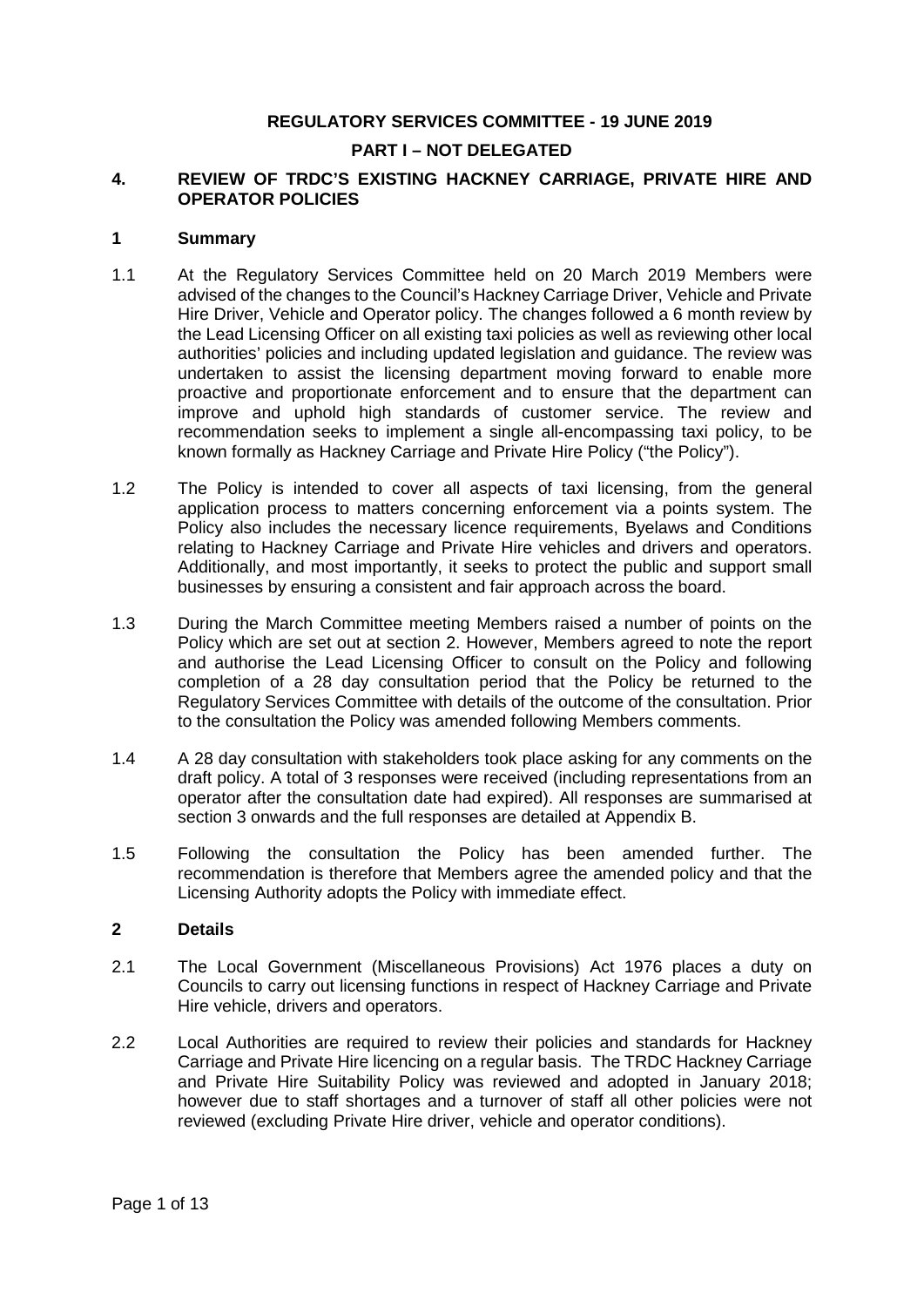- 2.3 Legislation has changed rapidly and the current policies in place do not reflect the importance of checking the driver's suitability as to whether they can be trusted with vulnerable passengers and the general public.
- 2.4 It is considered that in order to achieve a high standard of good practice more checks must be put in place to ensure the Licensing Authority are licensing only the most appropriate drivers given that they will be in a position of trust. It is therefore important to ensure that all drivers are 'fit and proper or 'safe and suitable'
- 2.5 It is vital that Members of the Committee recognise that the amended Policy, whilst remaining a Policy and therefore the Council's own guidelines on the matter, is the baseline for acceptability.
- 2.6 Currently the Licensing Authority has eight separate policies for Hackney Carriage and Private Hire driver's vehicles and operators as set out below:
	- TRDC Hackney Carriage & Private Hire driver and Private Hire Operator Suitability Policy
	- TRDC Private Hire Driver Standard Conditions
	- **Hackney Carriage Byelaws**
	- **TRDC Hackney Carriage Vehicle Standard Conditions**
	- TRDC Private Hire Vehicle Standard Conditions
	- **TRDC Private Hire Operator Standard Conditions**
	- **Statement of Policy about relevant convictions or other information in** determining refusals for Hackney Carriage or Private Hire drivers licences.
	- **TRDC Enforcement Policy.**
- 2.7 Having reviewed the current polices from a working practice perspective, the Licensing Authority has found the policies unworkable as a team and for the licensees. One of the key issues has been the struggle to find important information quickly which has affected our ability to provide a high standard of customer service and to avoid unnecessary confusion between staff and applicants.
- 2.8 Following discussions in-house it was identified that the Licensing Authority would be far more effective if the existing policies were strengthened. The previous report set out in detail the main changes between the existing policies and the Policy and they are summarised below:

# **- Contravention Points System**

The Policy seeks the introduction of a contravention point's system (Section 25.6, page 34-36) meaning that if a licenced driver reaches 12 points within a 12 month period, the license will be referred to the Lead Licensing Officer to make a decision or delegated to the Regulatory Sub-Committee for review with Members having the final say. The points system has been amended after Members felt that a deduction of 6 points for use of handheld phone or radio whilst driving was too low and thus should be increased to 12 points, incurring an instant ban. A breach of a Public Spaces Protection Order (PSPO) will also be taken into account following Members comments. This has been reflected in the amended Policy.

# **- Method and Uniformity**

The methods and uniformity employed by TRDC were not defined in the previous policies which have now been clearly set out in the new policy (Section 4.3, page 6).

# **- Administration of licences**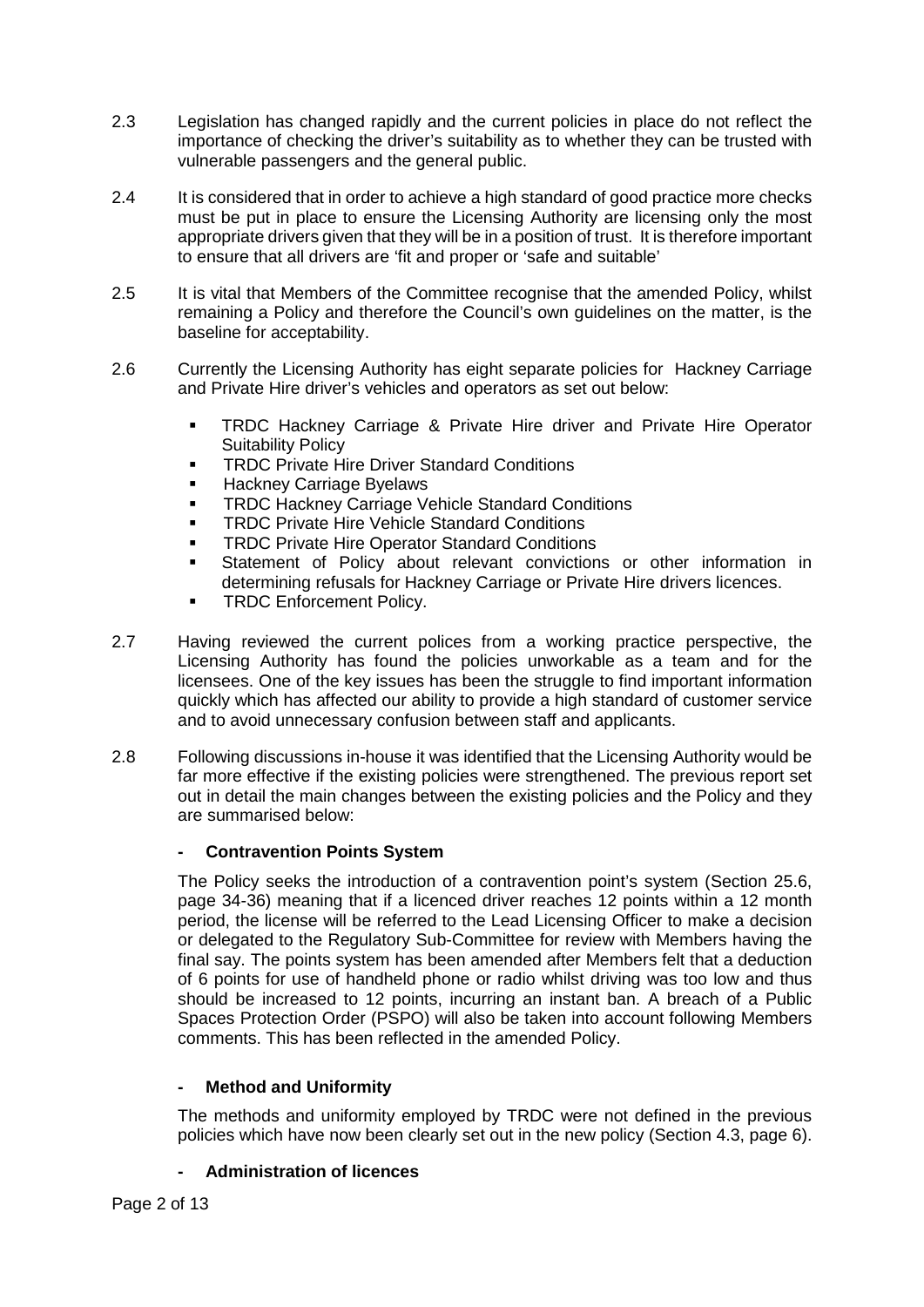Administration of the licences is to be increased from 5 days to 28 days (Section 6, page 7) to process a licence application. This will also increase the deadline for submitting applications, which will mean there should be less of a chance that a driver will not be unable to work for a period of time whilst they are waiting for the return of their DBS or waiting to make a GP appointment.

# **- General fee guidance**

Currently there is no general fee guidance and thus the Policy seeks to address this (Section 7, page 7). Guidance will enable drivers to be awarded a partial refund dependent on circumstances and provides more clarity over other circumstances whereby a licence is surrendered before the expiry date.

# **- Service standards**

Service standards are now detailed. Previously it was not clear on the standards applicants should expect from the Licensing Authority (Section 8, page 7). This identifies how, when and by what means an applicants can contact the Council.

# **- Right to work**

The Immigration Act 2016 (Section 3.6, page 6) requires Officers to ensure the licence holders have the correct permissions to work in the UK. There is no reference to immigration checks or work to work in current policies. The Policy will ensure that processes in place to obtain the correct documentation.

# **- Driving standard and knowledge**

Drivers will be required to have had 3 years' driving experience (Section 16.2, page 11) as opposed to 2 years which is currently stated in TRDC policy. All new drivers will also be required to undertake a driver standards test to ensure they are fully conversant with the enhanced driving standards required by the licensing trade. Driver's personal hygiene and appearance standards are to be strengthened.

# **- Medical fitness**

The amended Policy recommends that medical certificates are provided every three years up to 65 years old (Section 16.3, page 11) in line with the government minimum standard of three year licences. If a licensee is above 65 an annual medical certificate will be required.

# **- Suspension, refusal, revocation by another Council**

The Policy includes a paragraph in relation to suspension, refusal or revocation by another Council (Section 16.5, page 12). As it stands there is nothing in the TRDC policy which allows for the Licensing Authority to take action if a new applicant has received action by another Council.

# **- Online DBS Checks**

In relation to the criminal record checks the Licensing Authority provides the ability for drivers to complete their application via online forms which enables Officers to check their DBS status quickly and makes the DBS process more streamlined and reduces delays (Section 11, page 41).

# **- Dual driver's licence**

For drivers that currently hold both a Hackney Carriage and Private Hire licence (approximately 5 in total), the Policy seeks to introduce the ability for the Licensing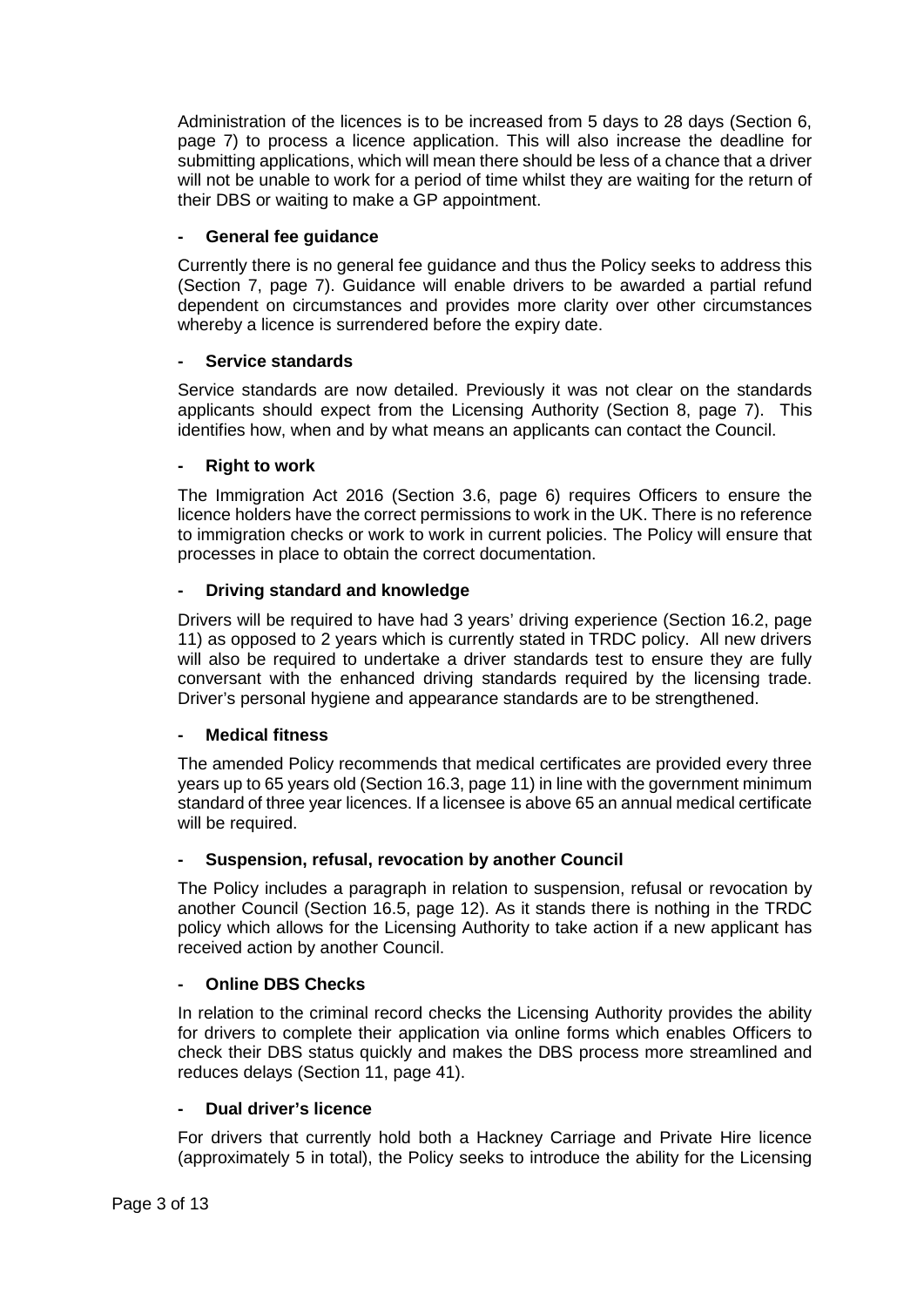department to issue a dual licence which will allow the driver to wear only 1 badge (Section 16.6, page 12). Applicants would still be required to sit both Hackney Carriage and Private Hire knowledge tests and would be under the same rules and regulations but the administrative tasks around issuing such a licence would half.

# **- National registry of taxi licence refusals and revocations**

There is now a national database (Section 16.8, page 12) for all refused and revoked drivers held by the National Anti-Fraud Network. The Licensing Authority have a legal requirement to advise drivers that their details will be uploaded to this database and their information will be shared with all other authorities should Officers receive a request for information around a refusal or revocation.

# **- Use of mobile applications**

The use of mobile applications (apps) is not specified in current policy and with the acknowledgement of the rapid change in mobile technology Officers must recognise this. As a result it is proposed that all apps used by licensees must be approved by the Licensing Authority (Section 17.4, page 14).

# **- Mandatory training**

The Policy is recommending that mandatory training (Section 16.5, page 12) will be required for all drivers and operators and that if a licence holder does not attend mandatory training the appropriate action can be taken against their licence. There is currently nothing in the TRDC policy to enforce this.

# **- Tyre age**

The Policy requests that tyres are no more than 10 years old, this would be more focused on the minibus type vehicles (Section 18.4, page 15). It is also proposed to recommend that part worn tyres are not used on any of our licenced vehicles.

# **- Wheelchair accessibility**

It is proposed that wheelchair accessible vehicles (Section 18.5, page 15) are encouraged for applications for Private Hire vehicles offering wheelchair accessibility.

# **- Reducing air pollution**

Having regard to the environment Officers are requesting that licenced drivers do not to leave their vehicles idle for sustained periods of time (Section 18.6, page p.16) which can cause unnecessary air pollution. The Air Quality (Taxis and Private Hire Vehicles Database) (England and Wales) Regulations 2019 came into force on 1st May 2019 and requires all local authorities to provide details of all licenced Private Hire and Hackney Carriage vehicles to the Secretary of State on a weekly basis which will monitor all licenced vehicles moving in and out of a charging 'Clean Air Zone'.

# **- Age of licenced vehicle**

The Policy proposes that all newly licenced vehicles must be no more than 7 years old (page 46). Any vehicles already on the fleet between 7-10 years old must pass 6 monthly compliance tests and vehicles over 10 years must pass quarterly compliance tests as a minimum. Vehicles must also be in a suitable condition for a licenced vehicle as defined clearly in the Policy.

# **- Roof boxes**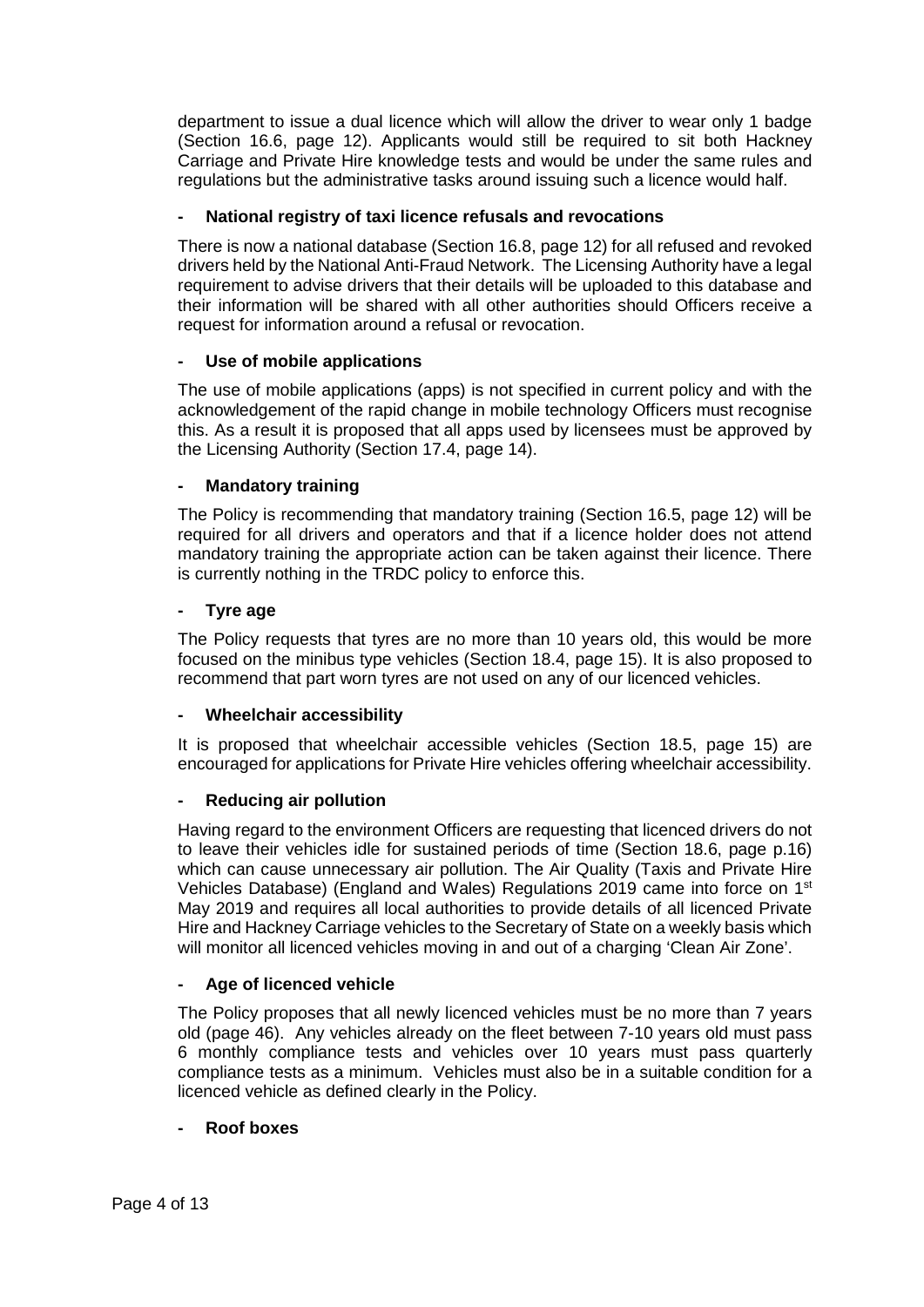The Policy proposes that no roof boxes or roof racks will be permitted unless the vehicle has this integrated as they can be dangerous if overloaded (Section 18.10, page 16).

# **- CCTV**

The Government and the Department for Transport (DFT) encourages licenced vehicles to have CCTV installed and this is replicated within the Policy (Section 19, page 16). This would ensure protection for the driver and the passengers. There are currently no conditions in relation to CCTV in the existing policies and therefore the Policy seeks to add conditions as a minimum standard which could be made mandatory if the Licensing Authority is minded to do so.

# **- Driving under the influence of alcohol/drugs**

The Policy includes details (Section 21.7, page 23) about drivers under the influence of drugs.

# **- Licensing offences**

Licensing offences (Section 21.14, page 23) has been given a separate heading within the Policy. It also makes it clear that an applicant must be at least 12 months from conviction before applying for a licence at TRDC.

# **- Expedition policy for revoked licences**

The Policy proposes to include a paragraph to ensure there is clear guidance to licensees about expedited licences (Section 23, page 28) and the legality of either suspending or revoking a licence.

#### **- Tinted windows**

It is proposed to include a requirement within the Policy for Hackney Carriage and Private Hire vehicles with tinted windows to be tested with a light meter and should they fail, the tinted windows must be removed from the vehicles (page 48).

# **- Signage**

The Policy requests uniformity in relation to the signage on vehicles (page 54). Signage that is required to be displayed by TRDC will be provided to the licensee. Signage not required by TRDC will need to be authorised by a licensing officer and licensees will be charged an administration cost of £25.00 to check that all signage is compliant with written confirmation provided.

# **- Policy for stretched limousine**

A new policy for stretched limousine and novelty vehicles will be included as there is currently nothing in existing TRDC policies (Appendix 10).

# **- Record keeping**

As there is nothing included in current policy with regards to record keeping and how this is to be maintained, a new condition has been included within the Policy for Private Hire Operators (Appendix 11).

# **3 Consultation**

3.1 A consultation process for the amended Policy has taken place and expired on 23 May 2019. A total of 3 responses were received (one of which was received after the expiration of the consultation). The consultation was published on the website and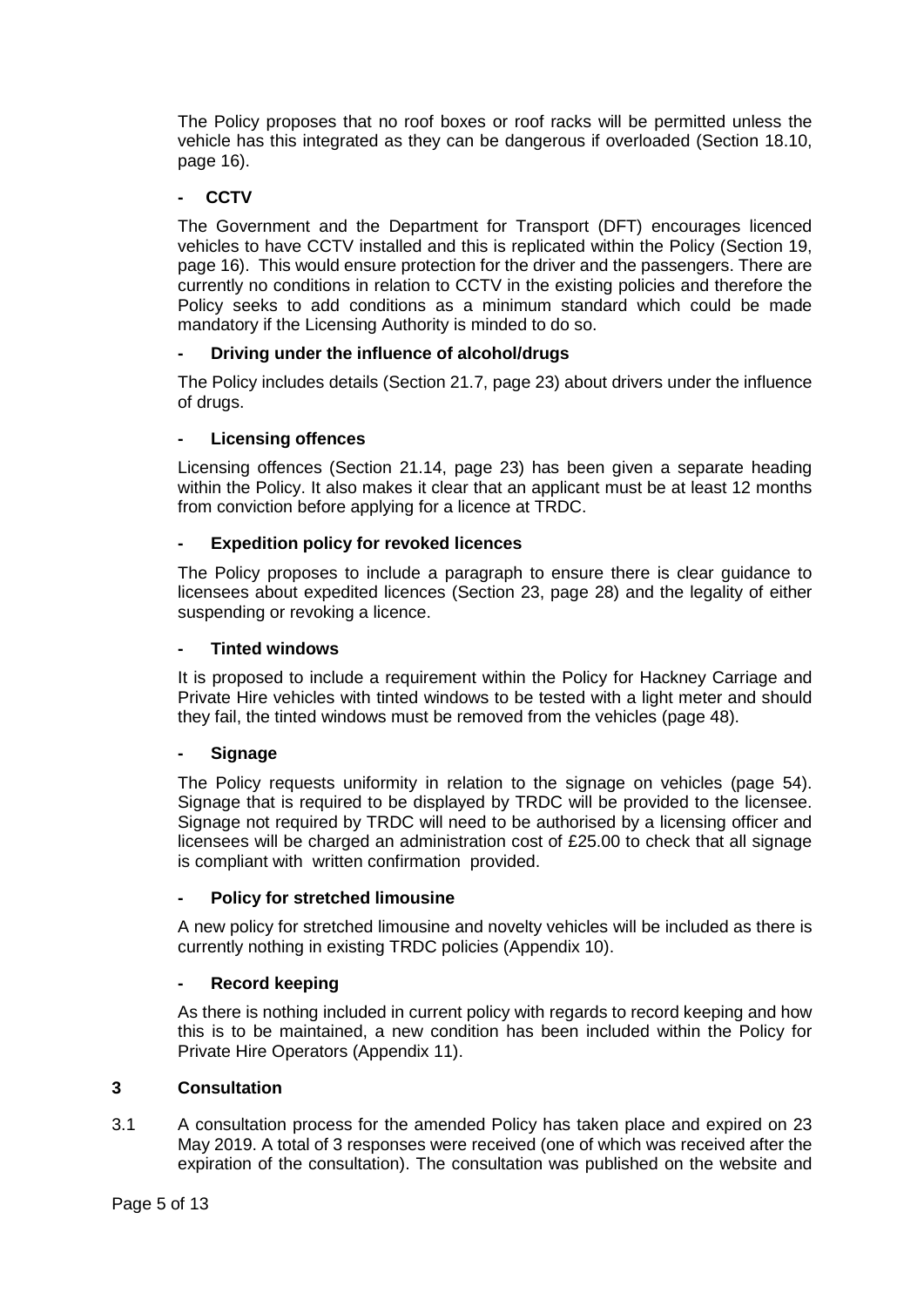via social media platforms. It was also sent to all operators and licenced drivers currently on our database. A constructive presentation/meeting was also held with operators at Three Rivers House on 3 April 2019 and was well received.

3.2 The full responses to the consultation are available at Appendix B attached to this report. However, the following paragraphs provide a response to the comments received.

#### 3.3 *Vehicle testing for cars over 10 years old and the cost implication*

3.3.1 In response, testing for vehicles of 10 years and over is to ensure they are compliant and roadworthy. Advice was sought from the compliance garages who agreed that a vehicle that has been used as a licenced vehicle up to the age of 10 years would be nearing its life span and should be subject to more regular testing. This would only require a compliance test and not an MOT at the cost to the driver. This is also to ensure that the vehicles on the fleet meet the high standard expected by TRDC and the paying customers.

#### 3.4 *Medicals: Why are TRDC trying to bring in medicals every 3yrs until the age of 60yrs?*

3.4.1 Officers are suggesting bringing the medical in line with the 3 year drivers' licence. Currently medicals are provided on the first application and then not until the driver is 45 years old. Drivers are not clear when their medical expires and Officers have found numerous drivers that are well overdue their medical check, which has required a suspension of their licence and a loss of earnings which Officers try to avoid. As a Licensing Authority we are guided by the Government but do have the authority to put in place our own policies giving consideration to the government guidelines. We have also considered bordering authorities' conditions in relation to medical checks. Nevertheless, having given this condition further consideration we have changed the age limit to 65 years when a driver will be required to provide an annual medical certificate (previously suggested 60 years).

#### 3.5 *Plates: All across the country drivers are complaining that their cars are being targeted by thieves, because of having to display their rear plates 24/7.*

3.5.1 Our response is that Government legislation states that all licenced vehicles are required to have the plate securely fixed to the vehicle at all times. Limousines are allowed to have their plate in the boot if an exemption has been applied for. Private Hire and Hackney Carriage vehicles are not classed as Limousines and therefore unless an exemption has been requested for a Private Hire Vehicle then both internal and external plates must be displayed as detailed in the Policy.

#### 3.6 *Door signs: Only if magnetic, can take them off when not working and won't be a red flag for theft when our cars are parked up at home.*

3.6.1 Our response is that door signs will not be magnetic as they are required to be affixed to the vehicle securely. Magnets are not secure and the signs can be easily removed from the vehicle by members of the public. The door signs are for the safety of the public and to ensure they are aware the type of vehicle they are getting into and can clearly see the vehicle number which will be displayed on the door sticker.

# 3.7 *Cost and no reminders from the Council: What are we actually paying over £266 per year for then, if the onus is on us drivers? l did not think the council were allowed to make a profit out of taxi fees/renewals. Why are you asking for us to*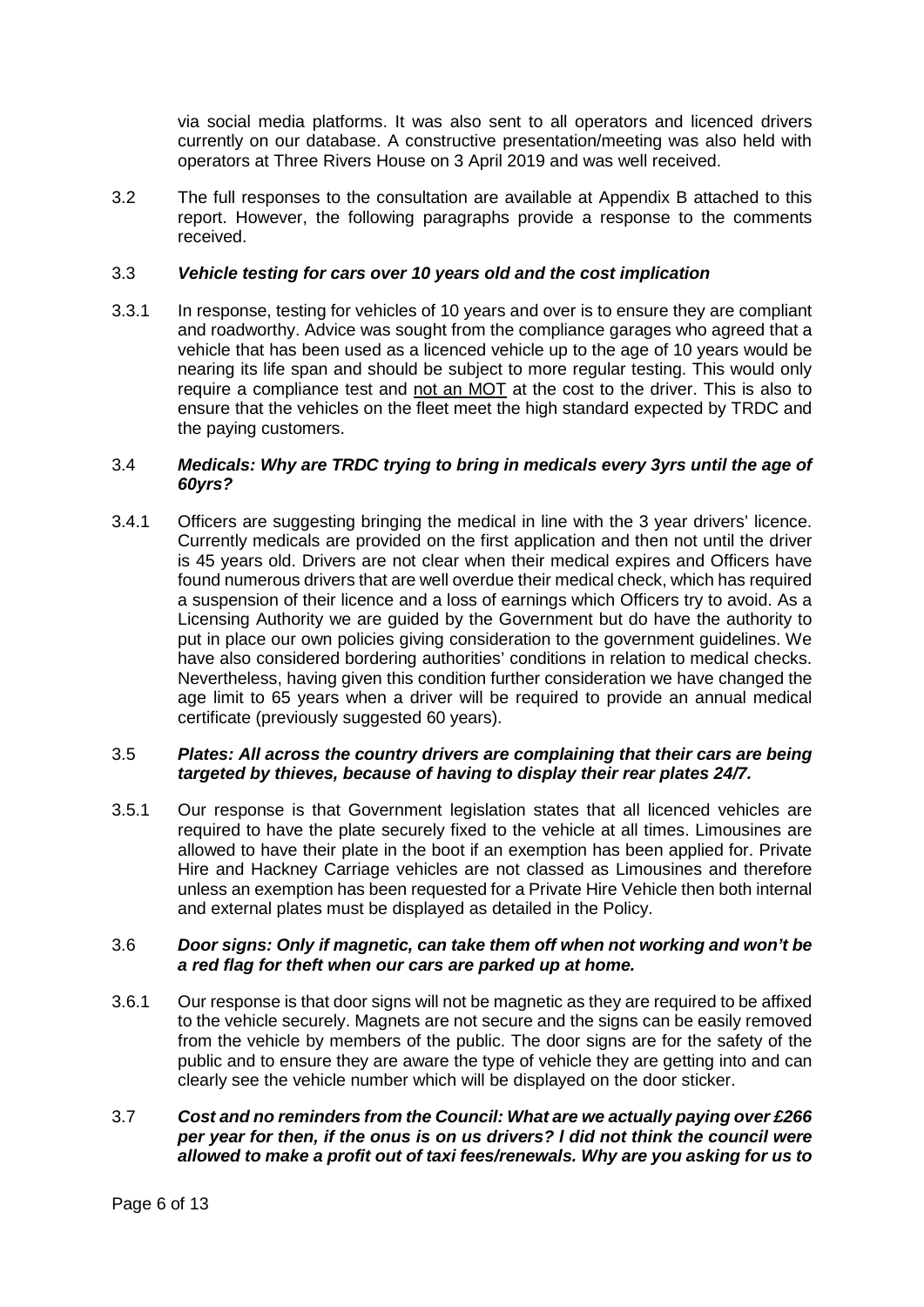#### *renew 28 days before expiry of drivers badge, just seems a bit long for a renewal, seeing as DBS will be online from now on.*

- 3.7.1 Our response is that the annual fee for a vehicle licence is currently £133 (1 year) & £375 for 3 years (£125 per year) driver licence. The onus lies firmly with the driver to ensure he/she provides all documents before they expire to the local authority including their renewal application. This is the drivers' occupation and livelihood and therefore their responsibility.
- 3.7.2 The fee paid is to cover the processing and the managing of that licence which does not include a reminder process. This was and has always been a courtesy function. Officers aim to put a reminder process in place once all the records are uploaded to the new system. The Licensing team are a small team and there are over 500 drivers, plus vehicle licences and the numerous other licences to administer.
- 3.7.3 Officers are advising drivers to submit their renewal application form 28 days prior to the expiry, currently this is required 6 weeks prior to expiry. This is to ensure that all documents required to validate the application are received giving the drivers time to apply for their DBS (which can take up to 6 months) and their medical (which can take 3-6 weeks to get a GP appointment) to avoid the driver not being able to work as there would be a break in the licence history if the application was not validated prior to the expiry of the licence.

#### 3.8 *Specialist driving test: Would this apply to existing drivers?*

- 3.8.1 Having given this consideration, Officers are looking to require the drivers that have been licensed with the Council for a period of time and who drive vehicles larger than a 4 seater to undertake the test. This is because Officers believe drivers *may* have picked up bad habits and Officers want to ensure the safety of the general public and the paying customers. In addition Officers also want to ensure that most of the drivers have taken the advanced driving test. In time, Officers would like to ensure all licensed drivers have taken an advanced driving course.
- 3.9 *Tyres: I like other operators have reasonably new Mercedes Benz vehicles which have no spare or space saver wheel fitted and no room for such, we are*  instead given the Smart Spare wheel/Tyre repair kit as supplied by the *manufacture which I believe you were content with but the policy doesn't mention this?*
- 3.9.1 The Licensing Authority will of course take a sensible and proportionate approach in relation to the spare wheel and if a spare wheel does not come supplied with vehicle then Officers could not insist on this being present. However if the vehicle does have space for a full sized spare wheel then we would expect to find this.

# 3.10 **Administration of licences**

- 3.10.1 Applications for licences will only be validated and then determined when all documents and fee (as applicable) are received, as stated within this Policy. The Council will always aim to produce licences as promptly as possible. Applications will normally be considered within 28 days of validation and, depending on circumstances, an application can then be granted, refused or deferred.
- 3.11 **Data protection: Data protection is obviously important to us all. Can we ask that emails coming from you up at TRDC do not disclose our email and home addresses?**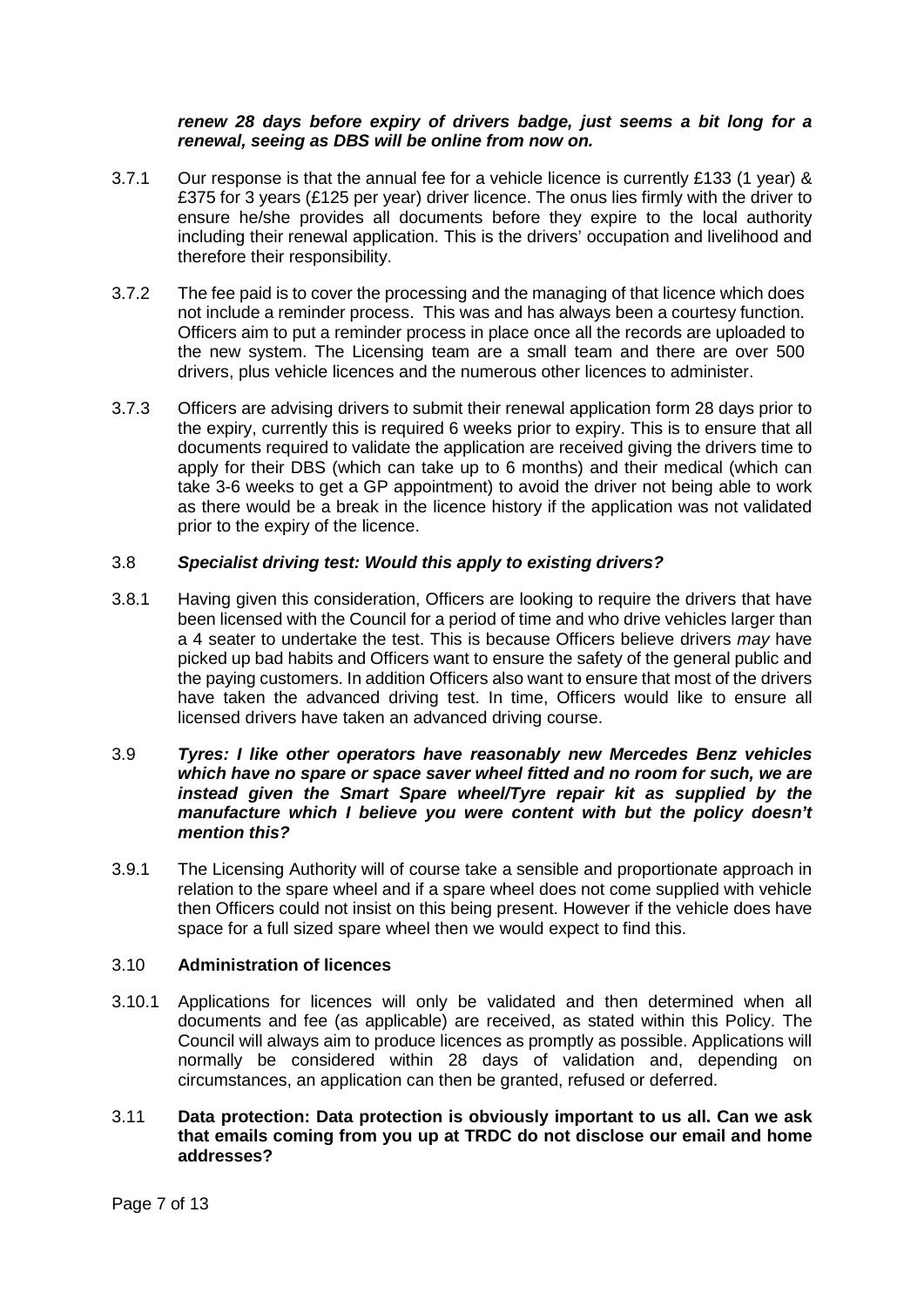3.11.1 All information held on files and databases about an applicant is confidential, under the Data Protection Act 1998. However, the Council is under a duty to protect the public and to protect the public funds it administers, and to this end may use any information provided by an applicant within this authority. The Council is under a duty to maintain Public Registers in accordance with the legislative requirements and all registers will be maintained on line through the Council's Licensing Public Register.

# 3.12 **Hackney Carriage and Private Hire Drivers**

3.12.1 All new applicants are required to pass a specialist driving test as part of their application. Existing drivers who have not passed a driving test as prescribed by the Council will only be permitted to carry up to 4 passengers. This will be stipulated on their licence. Existing drivers are entitled to take the specialist driving test at any time and once passed will be issued a badge permitting 8 passengers, at no additional cost on production of their certificate.

#### 3.13 **Points for Unattended vehicles:**

3.13.1 Points for Unattended vehicles A vehicle will be considered to be unattended if it is considered that the driver would not be available to be hired when a customer approached. Therefore, points would not be issued simply because the driver was standing outside of the vehicle but would be likely to be issued if the driver is not close enough to the vehicle to acknowledge the customer when they approach. Taxi ranks are provided for drivers to show that they are available for hire, and are not a parking provision for licensed vehicles.

#### 3.14 **Operator Meeting on 3 April 2019:**

- 3.14.1 The following comments were made at the meeting and addressed accordingly as follows:
- 3.14.2 A question was addressed about safeguarding and that mandatory training would be provided either at WBC or TRDC and should the driver not attend then action would be taken against his licence.
- 3.14.3 It was confirmed that a dress code will be introduced to increase the level of professionalism within the taxi fleet.
- 3.14.4 Operators were advised of the new national database for refused and revoked drivers.
- 3.14.5 Operators were advised that it is their reasonability to keep records of every driver they contract work to.

# **4 Options and Reasons for Recommendations**

4.1 Following discussion at Committee, there are three options available for Members:

Option 1: Authorise Officers to adopt the Policy as amended following the consultation.

Option 2: Authorise Officers to make further changes on the Policy and go out for a further 28 day consultation.

Option 3: Decide not to adopt the amended Policy.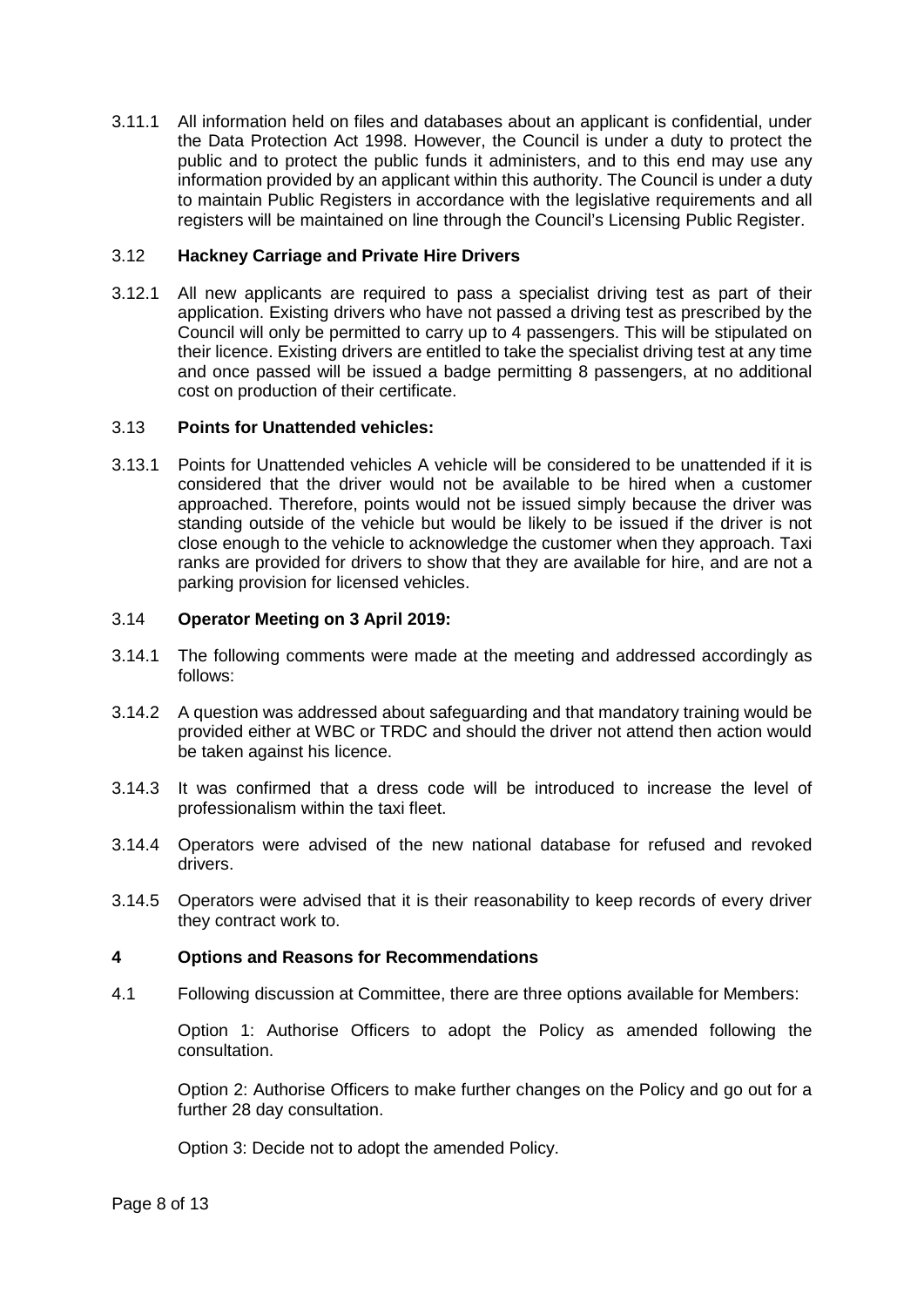4.2 Officers recommend that Members adopt Option 1 so the Policy can be implemented without delay and improve the effectiveness of the department.

#### **5 Policy/Budget Reference and Implications**

- 5.1 The recommendations in this report are within the Council's agreed budgets but require a modification to the taxi licensing policies.
- 5.2 The purpose of this proposed policy is to strengthen the Hackney Carriage and Private Hire policy with immediate effect. At the end of one year, it is anticipated that the Policy will have raised the standards of the Hackney Carriage and Private Hire vehicles, drivers and operators.
- 5.3 Introducing the contraventions points system will have a positive impact on the standard of the drivers and vehicles and make enforcement more effective.

#### **6 Financial Implications**

6.1 As a result of the proposed strengthening of the Policy with more stringent pre requisites and requirements for operators, drivers and vehicles, this may deter applicants from making an application to TRDC. This would have a corresponding impact on income. Application volumes and income will be monitored and reported via budget monitor as appropriate. The Licensing Authority is run on a cost recovery basis and therefore any fee increase due to process or procedural changes will be reflected in the licensing fees which are currently undergoing a review.

#### **7 Legal Implications**

7.1 The proposed Policy sets out the principles of the Council and its expectations in respect of licensing applications. The Policy gives full and detailed information on how the licensing process will be carried out, is an integral part of the decision-making process, informing and guiding and providing a valuable aid to consistent decision making and indicates the expectations of the Council in assisting it to make its judgements on individual applications, and in carrying out its enforcement role. The Policy is vital to the Council's exercise of its powers under the Local Government (Miscellaneous Provisions) Act 1976 and related legislation & with regard to Government Guidance for Licensing Authorities.

# **8 Equal Opportunities Implications**

#### 8.1 Relevance Test

| Has a relevance test been completed for Equality Impact?<br>There will be no effect to equal opportunities with the<br>proposed changes to the policy.                             | N <sub>0</sub> |
|------------------------------------------------------------------------------------------------------------------------------------------------------------------------------------|----------------|
| Did the relevance test conclude a full impact assessment<br>was required?                                                                                                          | No             |
| The recommended changes may have an impact on the<br>licence holders and new applicants but only if they breach<br>the conditions that are set out in legislation and this policy. |                |

#### **9 Impact Assessment**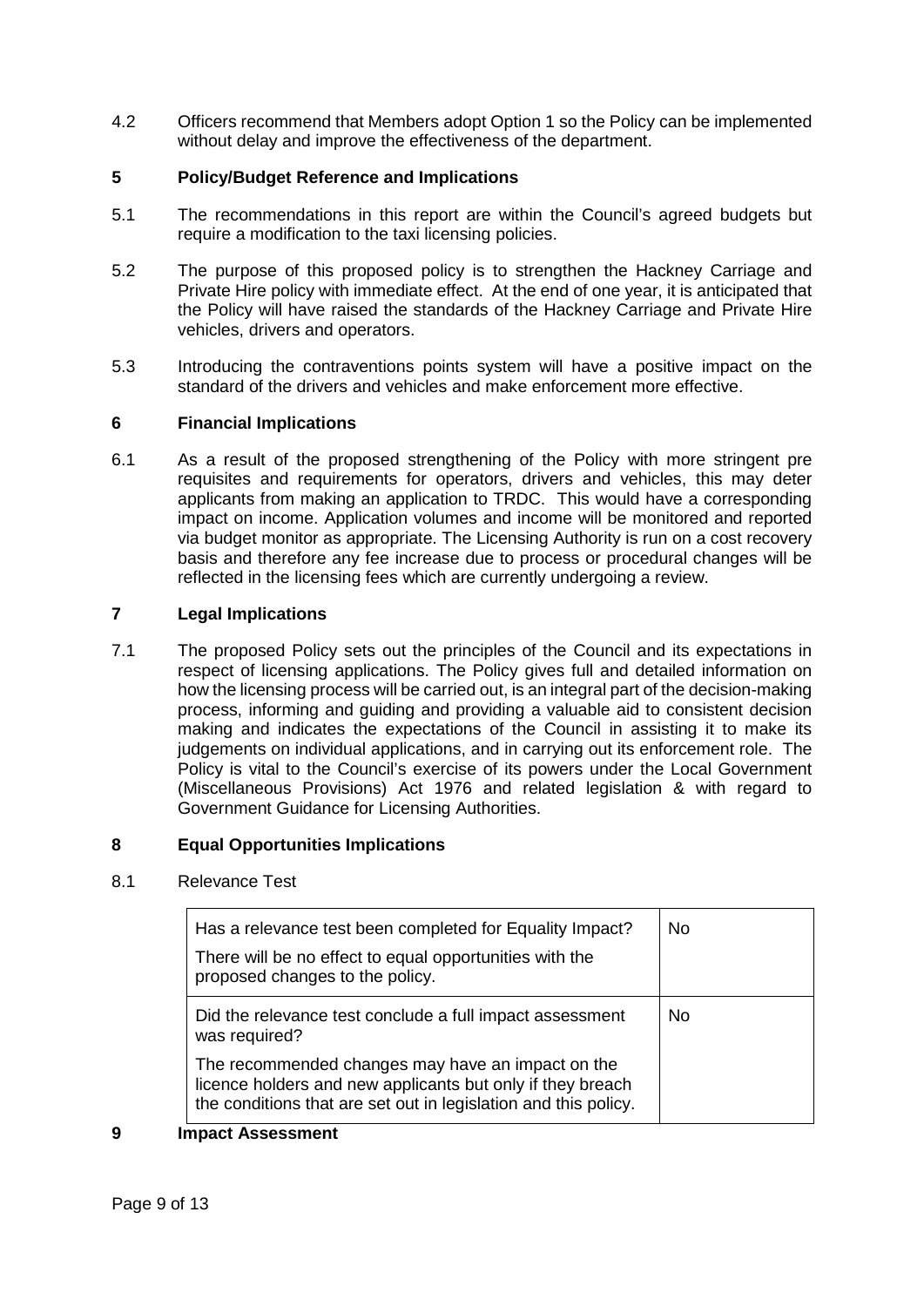9.1 There is no detrimental impact likely towards any protected group from introducing the Policy.

# **10 Staffing Implications**

- 10.1 No immediate staffing implications are expected with the introduction of the proposed Policy. However, the further checks that are proposed due to more stringent requirements for the drivers and vehicles and the introduction of a points system may result in a need for increased Officer resource. This will be monitored and considered as part of the ongoing fee review based on cost recovery.
- 10.2 If the Policy is implemented it may also lead to additional references to Legal and an increase in demand to convene Regulatory Services sub-committees due to the introduction of the points system. However as the Lead Licensing Officer has the delegated authority to make the final decision on applications and licences there may not need to be a significant increase to staff. This will be monitored accordingly.

# **11 Community Safety Implications**

11.1 The Policy seeks to enhance the Licensing Authority's ability to protect the public and work with other agencies.

# **12 Public Health implications**

12.1 The Policy seeks to reduce vehicle emissions.

# **13 Customer Services Centre Implications**

13.1 If the amended Policy is adopted CSC staff will be made aware of any procedural changes.

# **14 Communications and Website Implications**

14.1 If the amended Policy is adopted it will be displayed on the TRDC website and can be published via TRDC social media platforms. Attempts will also be made at sending the adopted policy to all operators and drivers.

# **15 Risk and Health & Safety Implications**

- 15.1 The Council has agreed its risk management strategy which can be found on the website at http://www.threerivers.gov.uk. In addition, the risks of the proposals in the report have also been assessed against the Council's duties under Health and Safety legislation relating to employees, visitors and persons affected by our operations. The risk management implications of this report are detailed below.
- 15.2 The subject of this report is covered by the Regulatory Services Service Plan. Any risks resulting from this report will be included in the risk register and, if necessary, managed within this plan.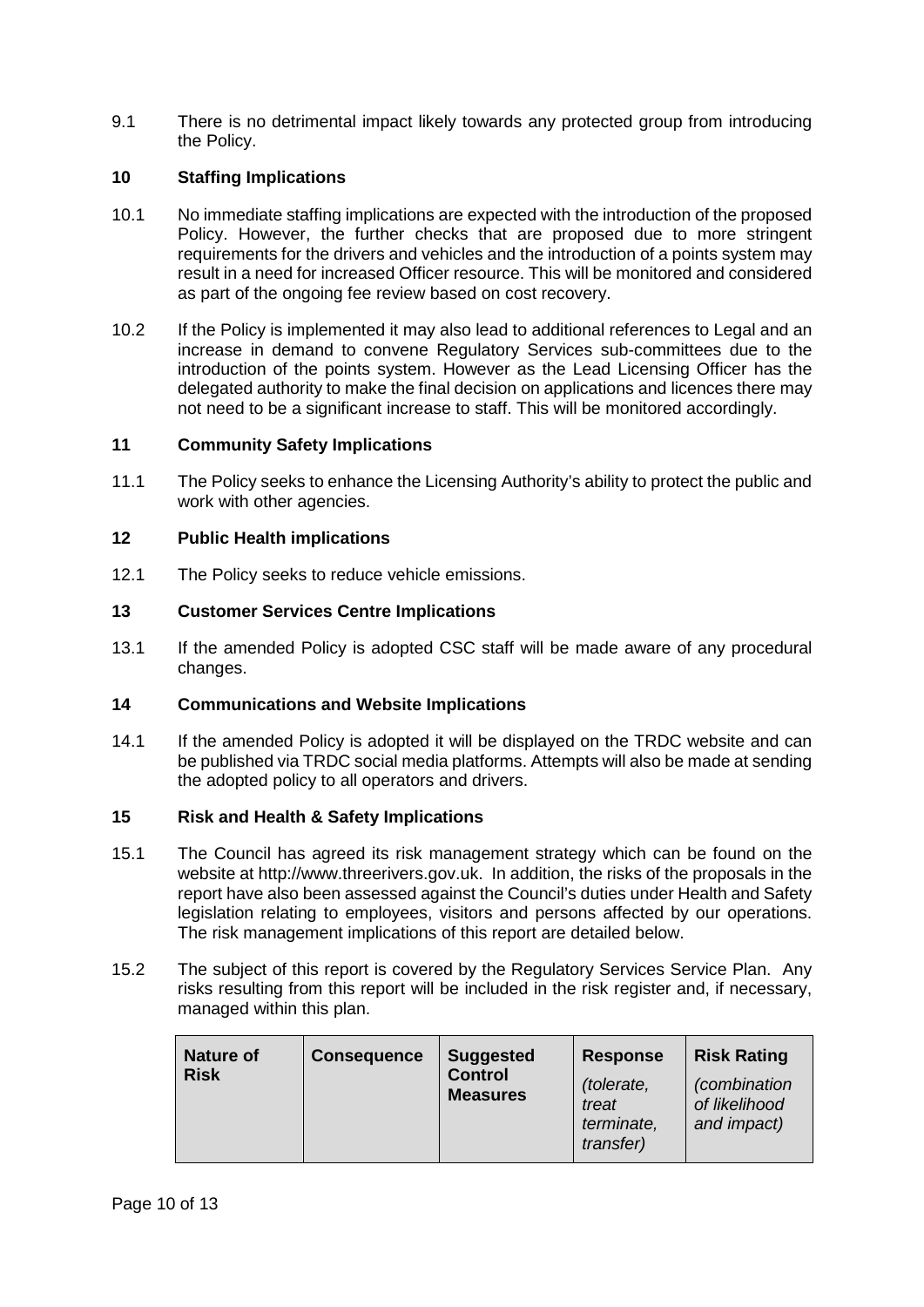| There is a risk<br>to the Council<br>if the Taxi<br>Licensing<br>Policy is not<br>updated as<br><b>TRDC</b> would<br>not be<br>following<br>Government<br>guidelines.<br>Current<br>omissions and<br>lack of clarity<br>in certain<br>areas of<br>Policy would<br>not be<br>considered. | Potential<br>challenge by<br><b>Judicial Review</b><br>Poor driver and<br>vehicle<br>standards<br>affecting safety<br>and reputation<br>of the public<br>but also of the<br>Hackney<br>Carriage and<br><b>Private Hire</b><br>workforce and<br>TRDC.<br>Drivers are not<br>'fit and proper'<br>affecting public<br>safety | Continued<br>monitoring of<br>applications,<br><b>cross</b><br>departmental<br>working with<br>Legal,<br>Community<br>Partnerships<br>and the Police,<br>appropriate<br>Officer training,<br>monitoring and<br>compliance<br>checks of<br>existing<br>operators, taxi<br>drivers/vehicle<br>S | <b>Treat</b>    | Currently 9-<br>High.<br>The risk<br>reduces if the<br>recommendati<br>on is accepted<br>2-4 Low |
|-----------------------------------------------------------------------------------------------------------------------------------------------------------------------------------------------------------------------------------------------------------------------------------------|---------------------------------------------------------------------------------------------------------------------------------------------------------------------------------------------------------------------------------------------------------------------------------------------------------------------------|-----------------------------------------------------------------------------------------------------------------------------------------------------------------------------------------------------------------------------------------------------------------------------------------------|-----------------|--------------------------------------------------------------------------------------------------|
| Lower income<br>levels<br>following<br>reduced<br>number of<br>applications                                                                                                                                                                                                             | Income in the<br>budget will be<br>lower than<br>expected                                                                                                                                                                                                                                                                 | To be<br>monitored<br>through budget<br>monitoring<br>process                                                                                                                                                                                                                                 | <b>Tolerate</b> | $4 - Low$                                                                                        |

15.3 The above risks are scored using the matrix below. The Council has determined its aversion to risk and is prepared to tolerate risks where the combination of impact and likelihood scores 6 or less.

|             | Low                                                    | <b>High</b>     | <b>Very High</b> | <b>Very High</b> |
|-------------|--------------------------------------------------------|-----------------|------------------|------------------|
| Very Likely | $\overline{\mathbf{4}}$                                | 8               | 12               | 16               |
|             | Low                                                    | <b>Medium</b>   | <b>High</b>      | <b>Very High</b> |
|             | 3                                                      | $6\phantom{1}6$ | 9                | 12               |
|             | Low                                                    | Low             | <b>Medium</b>    | <b>High</b>      |
|             | $\overline{2}$                                         | 4               | 6                | 8                |
|             | Low                                                    | Low             | Low              | Low              |
| Remote      | 1                                                      | $\overline{2}$  | 3                | 4                |
|             | Impact<br>Unacceptable<br>Low<br>--------------------- |                 |                  |                  |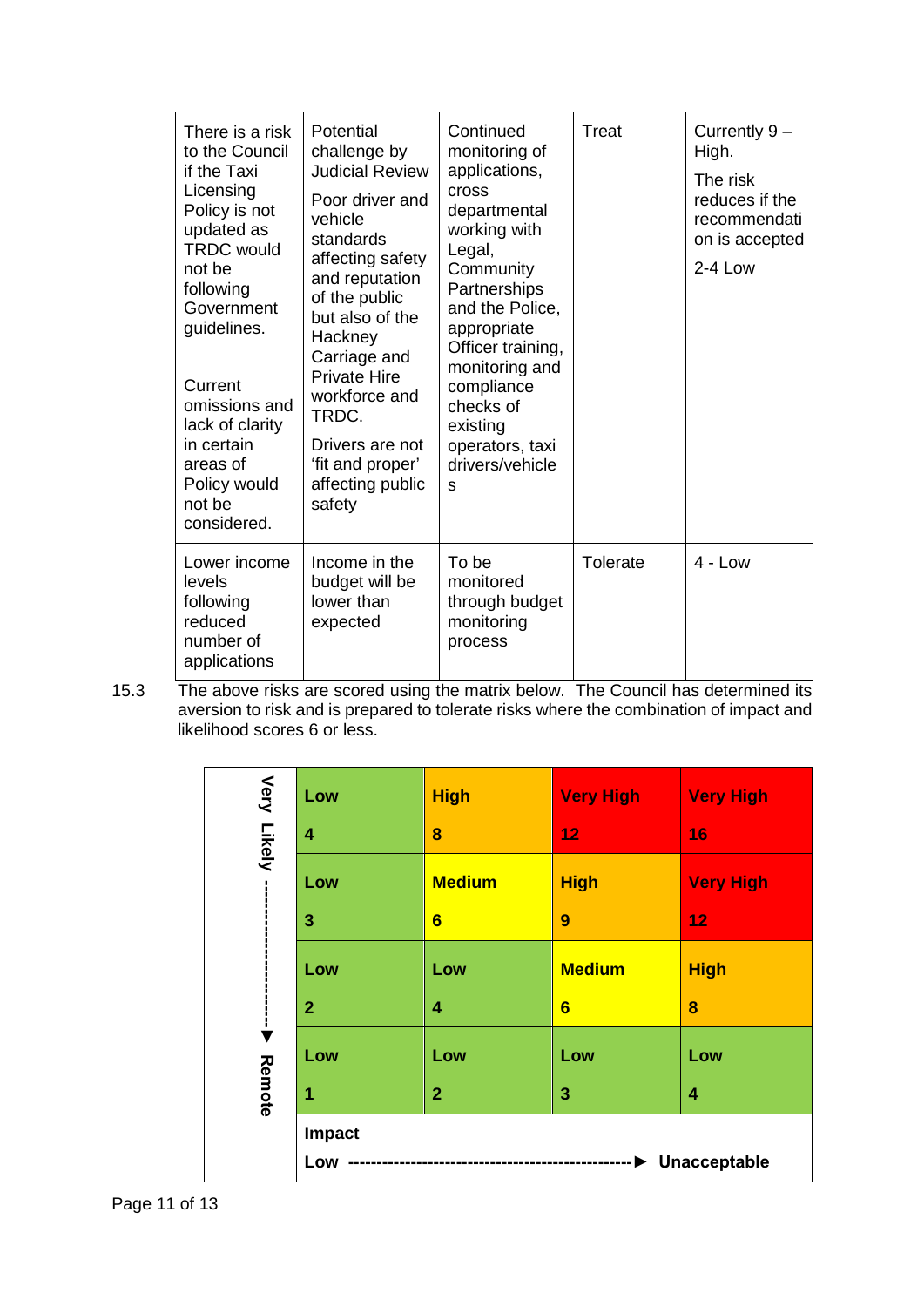| <b>Impact Score</b> | Likelihood Score       |
|---------------------|------------------------|
| 4 (Catastrophic)    | 4 (Very Likely (≥80%)) |
| 3 (Critical)        | 3 (Likely (21-79%))    |
| 2 (Significant)     | 2 (Unlikely (6-20%))   |
| 1 (Marginal)        | 1 (Remote $≤5\%)$ )    |

15.4 In the officer's opinion none of the new risks above, were they to come about, would seriously prejudice the achievement of the Strategic Plan and are therefore operational risks. The effectiveness of the management of operational risks is reviewed by the Audit Committee annually.

#### **16 Recommendation**

- 16.1 That the Members of the Committee:
	- **(1) Adopt the amended Policy (including appendices) attached to this report** and request that the Policy and Resources Committee adopt the policy.
	- **(2)** Paragraph 2.8 Contravention Points System, if a licensed driver reaches 12 points within a 12 month period, the license will be referred to
		- a) The Lead Licensing Officer to make a decision **or**
		- b) Delegated to the Regulatory Sub-Committee for review with Members having the final say.

Report prepared by: Lorna Fryer, Lead Licensing Officer

# **Data Quality**

Data sources:

Equality Act 2010 – [http://www.opsi.gov.uk/acts/acts2010/ukpga\\_20100015\\_en\\_1](http://www.opsi.gov.uk/acts/acts2010/ukpga_20100015_en_1) DFT Best practice Guidance [https://www.gov.uk/search?q=taxi+and+Private+hire+Licensing&show\\_organisations\\_filter=t](https://www.gov.uk/search?q=taxi+and+Private+hire+Licensing&show_organisations_filter=true) [rue](https://www.gov.uk/search?q=taxi+and+Private+hire+Licensing&show_organisations_filter=true)

The Air Quality (Taxis and Private Hire Vehicles Database) (England and Wales) Regulations 2019 - <http://www.legislation.gov.uk/ukdsi/2019/9780111177969>

Local Government (Miscellaneous Provisions) Act 1976.

Data checked by: Matthew Roberts, Team Leader, Development Management.

Data rating:

|   | Poor              |  |
|---|-------------------|--|
| 2 | <b>Sufficient</b> |  |
| 3 | High              |  |

**Background Papers: None.**